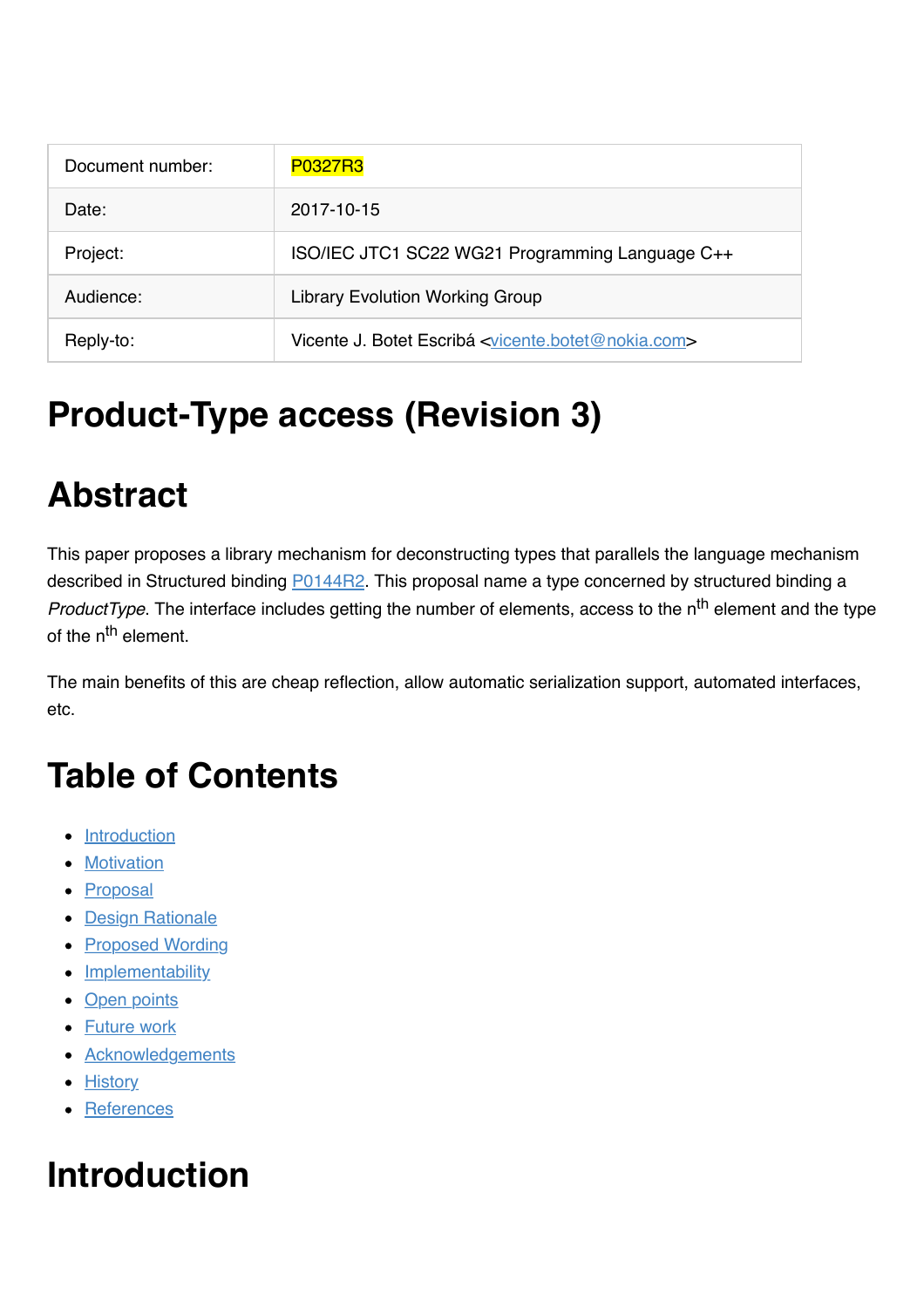Defining *tuple-like* access tuple\_size, tuple\_element and get<I>/get<T> for simple classes is  $-$  as for comparison operators ( $N4475$ )  $-$  tedious, repetitive, slightly error-prone, and easily automated.

[P0144R2/](http://www.open-std.org/jtc1/sc22/wg21/docs/papers/2016/p0144r2.pdf)[P0217R3](http://www.open-std.org/jtc1/sc22/wg21/docs/papers/2016/p0217r3.html) proposes the ability to bind all the members of some type, at a time via the new structured binding statement. This proposal names those types *product types*.

[P0197R0](http://www.open-std.org/jtc1/sc22/wg21/docs/papers/2015/p0197r0.pdf) proposed the generation of the *tuple-like* access function for simple structs as the [P0144R2](http://www.open-std.org/jtc1/sc22/wg21/docs/papers/2016/p0144r2.pdf) does for simple structs (case 3).

This paper proposes a library interface to access the same types covered by Structured binding [P0144R2](http://www.open-std.org/jtc1/sc22/wg21/docs/papers/2016/p0144r2.pdf), *product types*. The interface includes getting the number of elements, access to the n<sup>th</sup> element and the type of the n<sup>th</sup> element. This interface doesn't use ADL.

## **Motivation**

## **Status-quo**

Besides std::pair, std::tuple and std::array, aggregates in particular are good candidates to be considered as *tuple-like* types. However defining the *tuple-like* access functions is tedious, repetitive, slightly error-prone, and easily automated.

Some libraries, in particular [Boost.Fusion](http://www.boost.org/doc/libs/1_60_0/libs/fusion/doc/html/index.html) and [Boost.Hana](http://boostorg.github.io/hana/index.html) provide some macros to generate the needed reflection instantiations. Once this reflection is available for a type, the user can use the struct in algorithms working with heterogeneous sequences. Very often, when macros are used for something, it is hiding a language feature.

[P0144R2/](http://www.open-std.org/jtc1/sc22/wg21/docs/papers/2016/p0144r2.pdf)[P0217R3](http://www.open-std.org/jtc1/sc22/wg21/docs/papers/2016/p0217r3.html) proposes the ability to bind all the members of a *tuple-like* type at a time via the new structured binding statement. [P0197R0](http://www.open-std.org/jtc1/sc22/wg21/docs/papers/2015/p0197r0.pdf) proposes the generation of the *tuple-like* access function for simple structs as the [P0144R2](http://www.open-std.org/jtc1/sc22/wg21/docs/papers/2016/p0144r2.pdf) does for simple structs (case 3 in [P0144R2\)](http://www.open-std.org/jtc1/sc22/wg21/docs/papers/2016/p0144r2.pdf).

The wording in [P0217R3,](http://www.open-std.org/jtc1/sc22/wg21/docs/papers/2016/p0217r3.html) allows to do structure binding for C-arrays and allow bitfields as members in case 3 (built-in). But

- bitfields cannot be managed by the current *tuple-like* access function get<I>(t) without returning a bitfields reference wrapper, so [P0197R0](http://www.open-std.org/jtc1/sc22/wg21/docs/papers/2015/p0197r0.pdf) doesn't provides a *tuple-like* access for all the types supported by [P0217R3.](http://www.open-std.org/jtc1/sc22/wg21/docs/papers/2016/p0217r3.html)
- we are unable to find a  $get < I > (arr)$  overload on C-arrays using ADL.

This is unfortunately asymmetric. We want to have structure binding, pattern matching and *product types* access for the same types.

This means that the *extended tuple-like* access cannot be limited to *tuple-like* access.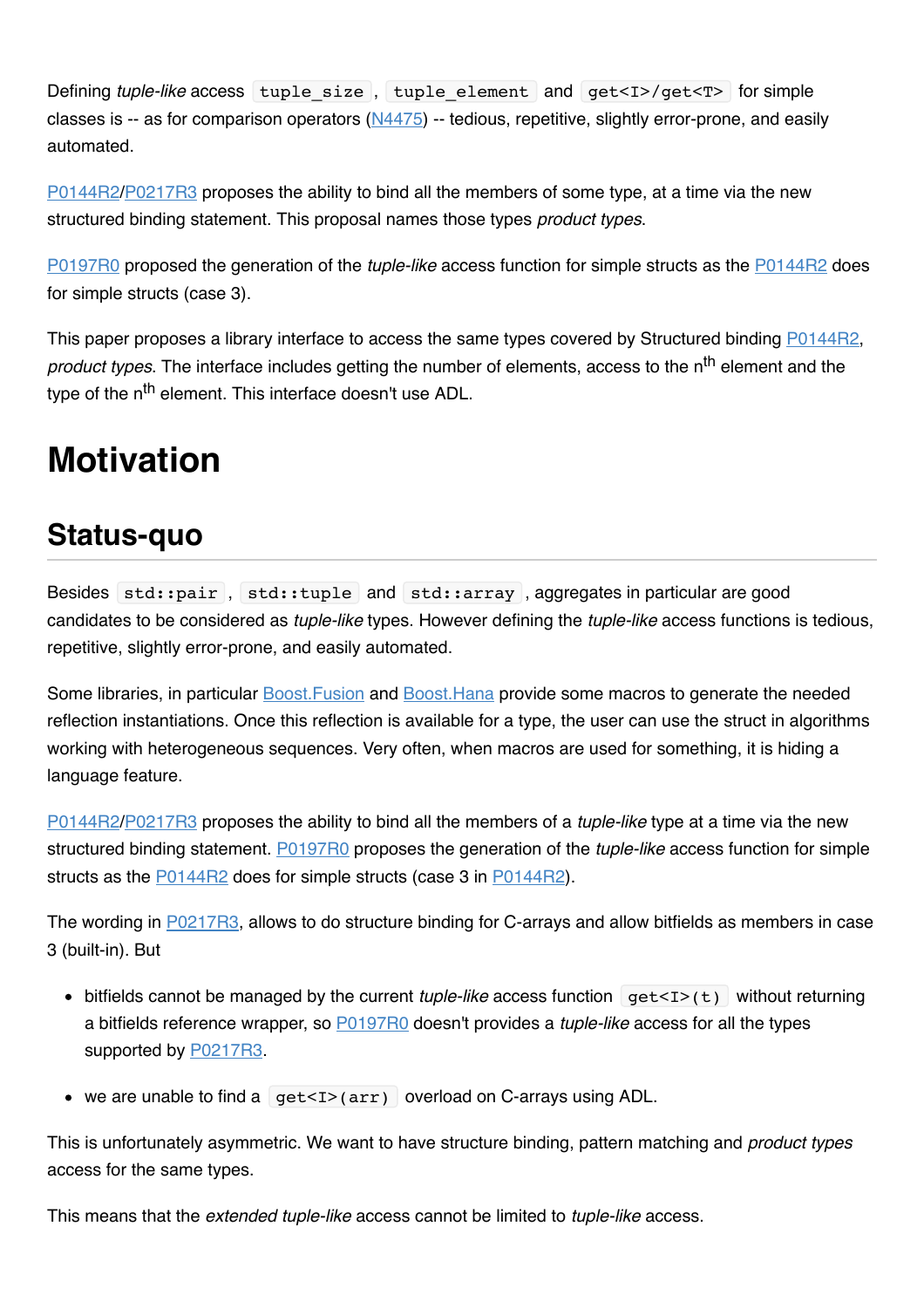Algorithms such as std::tuple cat and std::experimental::apply that work well with *tuplelike* types, should work also for *product* types. There are many more of them; a lot of the homogeneous container algorithm are applicable to heterogeneous containers and functions, see [Boost.Fusion](http://www.boost.org/doc/libs/1_60_0/libs/fusion/doc/html/index.html) and [Boost.Hana.](http://boostorg.github.io/hana/index.html) Some examples of such algorithms are  $\vert$  swap , lexicographical compare , for each, filter, find, fold, any of, all of, none of, accumulate, count , ...

Other algorithms that need in addition that the *ProductType* to be also *TypeConstructible* are e.g. transform , replace , join , zip , flatten , ...

#### **Ability to work with bitfields**

To provide *extended tuple-like* access for all the types covered by [P0144R2](http://www.open-std.org/jtc1/sc22/wg21/docs/papers/2016/p0144r2.pdf) which support getting the size and the n<sup>th</sup> element, we would need to define some kind of predefined operators pt\_size(T) / pt\_get(N, pt) that could use the new *product type* customization points. The use of operators, as opposed to pure library functions, is particularly required to support bitfield members.

The authors don't know how to define a function interface that could manage with bitfield references. See [P0326R0](http://www.open-std.org/jtc1/sc22/wg21/docs/papers/2016/p0326r0.pdf) "Ability to work with bitfields only partially" for a description of the customization issues.

#### **Parameter packs**

We shouldn't forget parameter packs, which could be seen as being similar to product types. Parameter packs already have the  $\left[ \text{sizeof} \dots \text{(T)} \right]$  operator. Some (see e.g. [P0311R0](http://www.open-std.org/jtc1/sc22/wg21/docs/papers/2016/p0311r0.html) and references therein) are proposing to have a way to explicitly access the  $n<sup>th</sup>$  element of a pack (a variety of possible syntaxes have been suggested). The authors believe that the same operators should apply to parameter packs and product types.

## **Proposal**

Taking into consideration these points, this paper proposes a *product type* access library interface. See [P0648R0](http://www.open-std.org/jtc1/sc22/wg21/docs/papers/2017/p0648r0.html) and [P0649R0](http://www.open-std.org/jtc1/sc22/wg21/docs/papers/2017/p0649r0.html) for specific *ProdutTypes* algorithms and how the standard library can by generalizing *tuple-likke* type to *productType* types.

## **Future** *Product type* **operator proposal (Not yet)**

We don't propose yet the *product type* operators to get the size and the n<sup>th</sup> element as we don't have a good proposal for the operators's name. We prefer to wait until we have some concrete proposal for parameter packs direct access.

The *product type* access could be based on two operators: one  $pt$  size(T) to get the size and the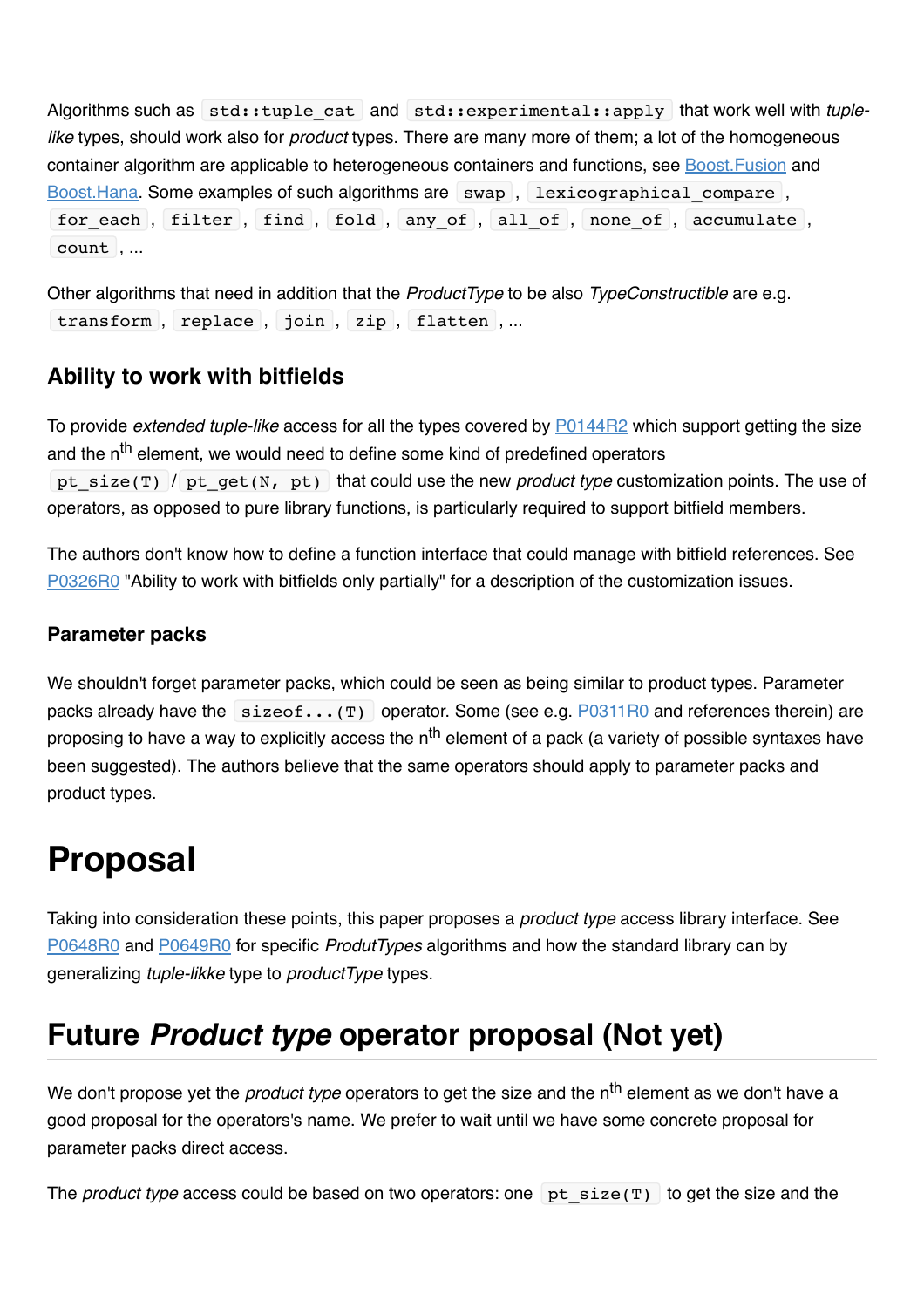other pt get(N, pt) to get the N <sup>th</sup> element of a *product type* instance pt of type  $T$ . The definition of these operators would be based on the wording of structured binding [P0217R3.](http://www.open-std.org/jtc1/sc22/wg21/docs/papers/2016/p0217r3.html)

The name of the operators pt size and pt get are of course subject to bike-shedding.

But what would be the result type of those operators? While we can consider  $pt size$  as a function and we could say that it returns an unsigned int, pt  $get(N,pt)$  wouldn't be a function (if we want to support bitfields), and so decltype (pt get(N,pt)) wouldn't be defined if the N<sup>th</sup> element is a bitfield managed on **P0144R2** case 3. In all the other cases we can define it depending on the const-rvalue nature of pt .

The following could be syntactic sugar for those operators but we don't propose them yet. We wait to see what we do with parameter packs direct access and sum types.

- $\bullet$  pt\_size(PT) = sizeof...(PT)
- pt  $qet(N, pt) = pt.[N]$

#### **Caveats**

- 1. pt\_size(T) , pt\_element(T) and pt\_get(N, pt) aren't functions nor traits, and so they cannot be used in any algorithm expecting a function or a traits as parameter.
- 2. We need to find the name for those operators.

### **Product type access library proposal**

An alternative is to define generic function  $|\text{std::product type::get*(pt)|}*$  and traits std::product type::size<PT>::value std::product type::element t<PT> using wording similar to that in [P0217R3.](http://www.open-std.org/jtc1/sc22/wg21/docs/papers/2016/p0217r3.html)

The interface tries to follow in someway the guidelines presented in [N4381.](http://www.open-std.org/jtc1/sc22/wg21/docs/papers/2015/n4381.html)

We have two possibilities for  $|$  std::product type::get : either it supports bitfield elements and we need a std::bitfield ref type, or it doesn't supports them.

We believe that we should provide a  $b$ itfield ref class in the future, but this is out of the scope of this paper.

However, we can already define the functions that will work well with all the *product types* expect for bitfields.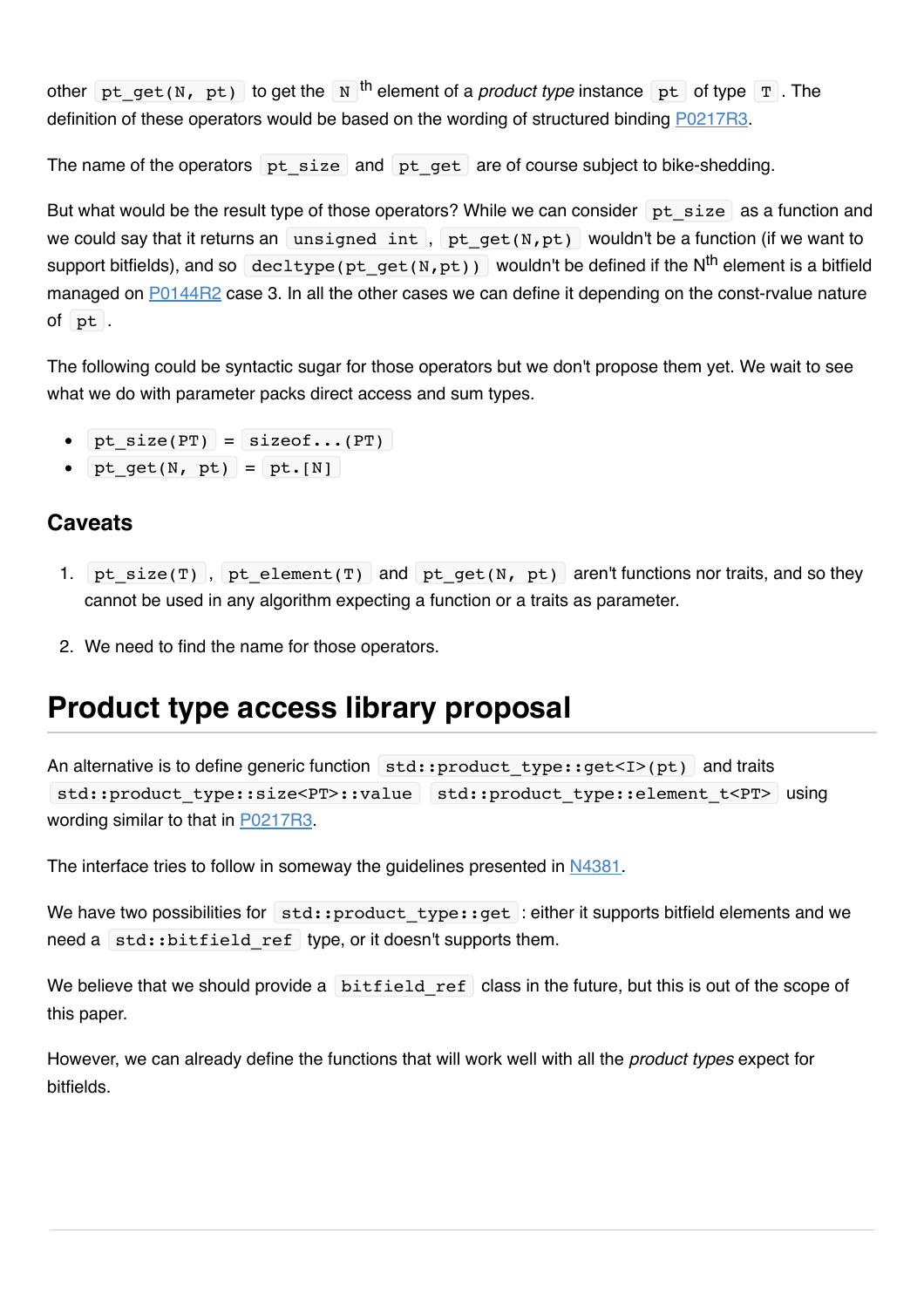```
namespace std {
namespace product_type {
     template <class PT>
     struct size;
     // Wouldn't work for bitfields
     template <size_t N, class PT>
     constexpr auto get(PT&& pt)
     template <size_t N, class PT>
     struct element;
}}
```
While this could be seen as a limitation, and it would be in some cases, we can already start to define a lot of algorithms.

Users could already define their own bitfield ref class and define its customization point for bitfields members if needed when structured binding will be updated to allow bitfield customization.

Waiting for that, the user will need to wrap the bitfields in a specific structure and do bit manipulation outside independently of the product type access.

# **Design Rationale**

## **What do we loss if we don't add this** *product type* **access?**

We will be unable to define algorithms working on the same kind of types supported by Structured binding [P0144R2.](http://www.open-std.org/jtc1/sc22/wg21/docs/papers/2016/p0217r3.html)

While Structured binding is a good tool for the user, it is not adapted to the library authors, as we need to know the number of elements of a product type to do Structured binding.

This means that the user would continue to write generic algorithms based on the *tuple-like* access and we don't have a *tuple-like* access for c-arrays (which could be added) and for the types covered by Structured binding case 3 [P0217R3.](file:///Users/viboes/github/std_make/doc/proposal/product_type/which%20could%20be%20added%20only%20with%20compiler%20help,%20as%20this%20paper%20proposes)

# **Can the** *ProductType* **interface be implemented using Reflection**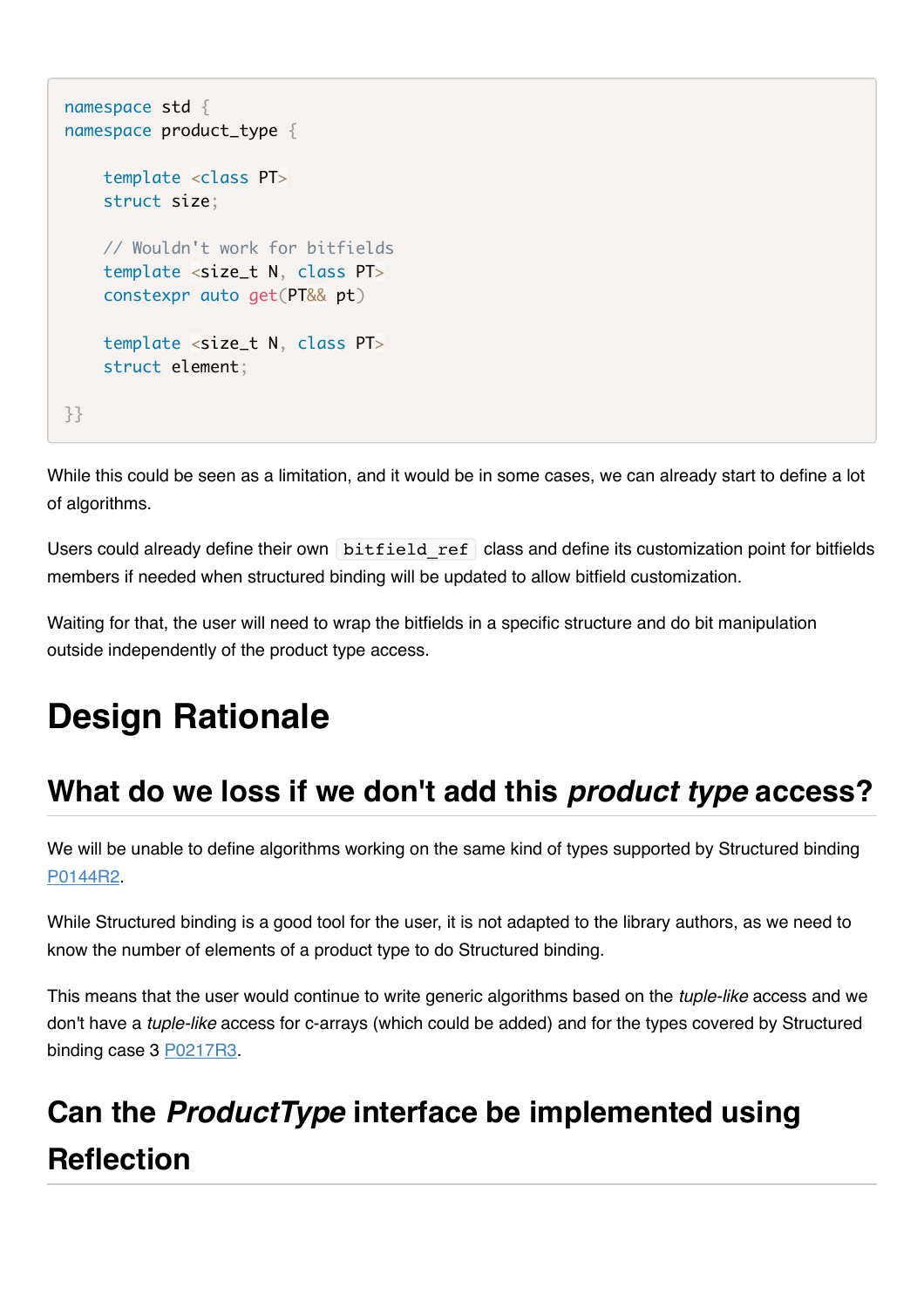Even if we can generate the implementation for some of the types [Reflection,](https://gist.github.com/jacquelinekay/6bcacee7a3bce7d82b9d6387b6afee96) we are unable to generate the whole interface (or at least the authors don't know how todo it).

Reflection can help for arrays (case 1) and structs (case 3). However, the case 2 is more subtle. How Reflection could help to "lookup in the associated namespaces (3.4.2)"? Would this mean that the reflection interface would provide the different kind of lookup.

### **Traits versus functions**

Should the *product type* size access be a constexpr function or a trait?

We have chosen a traits to be inline with *tuple-like* access. Note that the trait defines the function call

auto  $s = product_type::size < PT>>$ {}();

Note also that having a function to get the element type is not natural and its use is not friendly.

#### **Locating the interface on a specific namespace**

The name of *product type* interface, size, get, element, are quite common. Nesting them on a specific namespace makes the intent explicit.

We can also preface them with  $\alpha$  product type  $\alpha$ , but the role of namespaces was to be able to avoid this kind of prefixes.

#### **Namespace versus struct**

We can also place the interface nested on a struct. Using a namespace has the advantage is open for addition. It can also be used with using directives and using declarations.

Using a struct would make the interface closed to adding new nested functions, but it would be open by derivation.

What we surely need is an *explicit namespace* that is open for additions and that request explicit qualification. [N1691](http://www.open-std.org/jtc1/sc22/wg21/docs/papers/2004/n1691.html) "Explicit Namespaces" suggest something like that, but goes too far.

## **Should we add a more specific customization point**

This paper has the same customization point for product types that the structured binding supporting types.

In Toronto it was suggested that we should have a more specific way to customize the product types.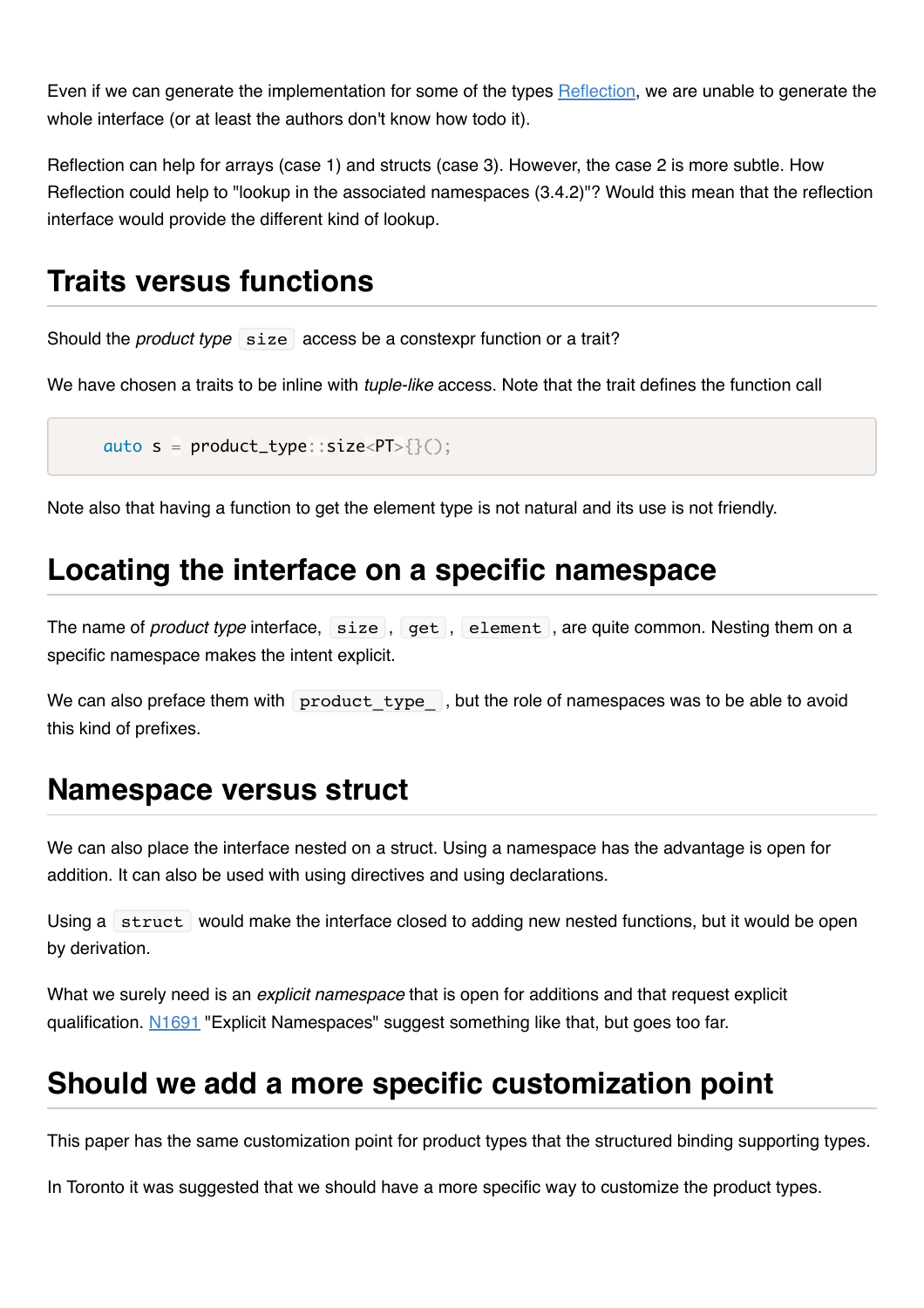This paper doesn't proposes yet a specific customization point as it will invalidate the purpose to map product types and structured binding supporting types. If the LEWG believes this is a good idea we will need to adapt the structured binding wording.

Anyway, let me present now how we could have a customization point more specific and how it would manage with the current *tuple-like* customization point in a backward compatible way. This design is the one adopted by the library emulation in PT impl.

Following [CUSTOM] Traits: An Alternative Design for Customization Points, we will define in namespce product type a traits class.

```
namespace product_type
\{template <class PT, class Enabler = void>
struct traits;
// Default failing specialization
template <class PT, bool condition>
struct traits<PT, meta::when<condition>>
{
    template \langleclass T\ranglestatic constexpr auto get(T \&x) = delete;};
// Forward to customized class using tuple-like access
template <class PT>
struct traits<PT, meta::when<has_tuple_like_access<PT>::value>>
{
    using size = tuple\_size < PT>;
    template \langlesize t I>
    using element = tuple_element < I, PT >;
     template <size_t I, class PT2,
               class = std::enable_i f_t &lt; I &lt; size::value &gt;&gt; static context of <math>def = self_i f_t &lt; I</math> auto) get(PT2 &&pt) noexcept
     {
          return product_type_detail::get_adl::xget<I>(forward<PT2>(pt));
     }
};
template <class T, size_t N>
struct traits<T[N]>
{
    using size = integral_constant<size_t, N>;
     template <size_t I>
```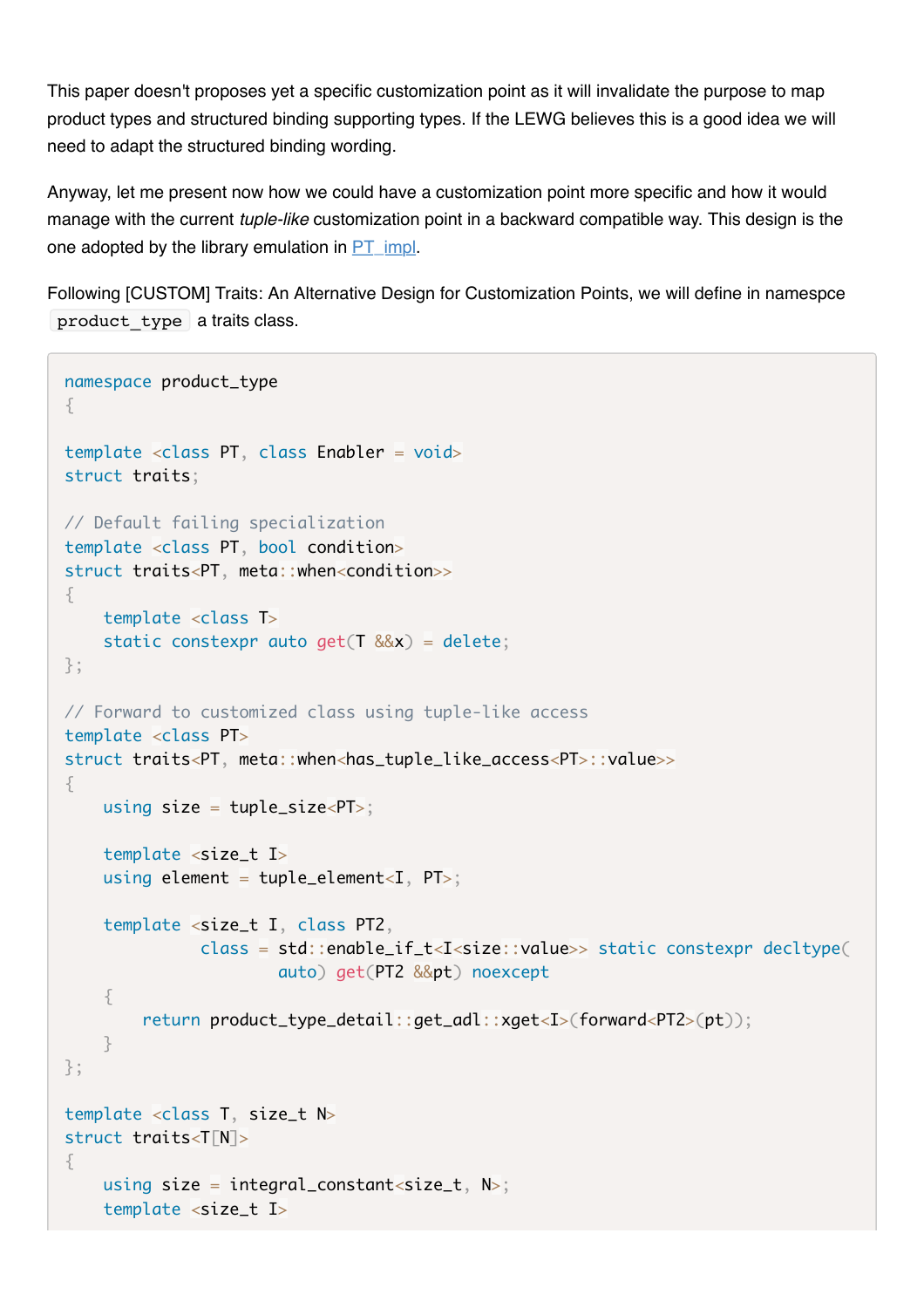```
 struct element
     {
         using type = T;
     };
     template <size_t I, class U, size_t M,
               class = std:: enable if t < I < N >> static constexpr U &get(
                          U (&arr)[M]) noexcept
     {
          return arr[I];
     }
};
}
```
Where has tuple like access<PT>::value states if the type PT is a *tuple-like* type.

The wording of structured binding should be adapted but the author suspect that a breaking change will be introduced respect to the way  $get$  is found.

## **Proposed Wording**

The proposed changes are expressed as edits to **N5131** Working Draft, Standard for Programming Language C++.

Note that the wording for the structured binding has not been changed even it could profit from the definition of the"Product types terms". This will in some sense have a duplicated wording, but the authors expect that this can be solved later on.

#### **Add the following section**

### **Product types terms**

If  $E$  is an array type with element type  $T$ ,

- the *product type size of E* is equal to the number of elements of E.
- $\bullet$  the *product type i*<sup>th</sup>-element of E is  $\boxed{e[i-1]}$ ,
- $\bullet$  the *product type i*<sup>th</sup>-element type of E is  $\boxed{\text{T}}$ .

[ Note: The top-level cv-qualifiers of T are cv. - end note ]

Otherwise, if the expression std::tuple size<E>::value is a well-formed integral constant expression,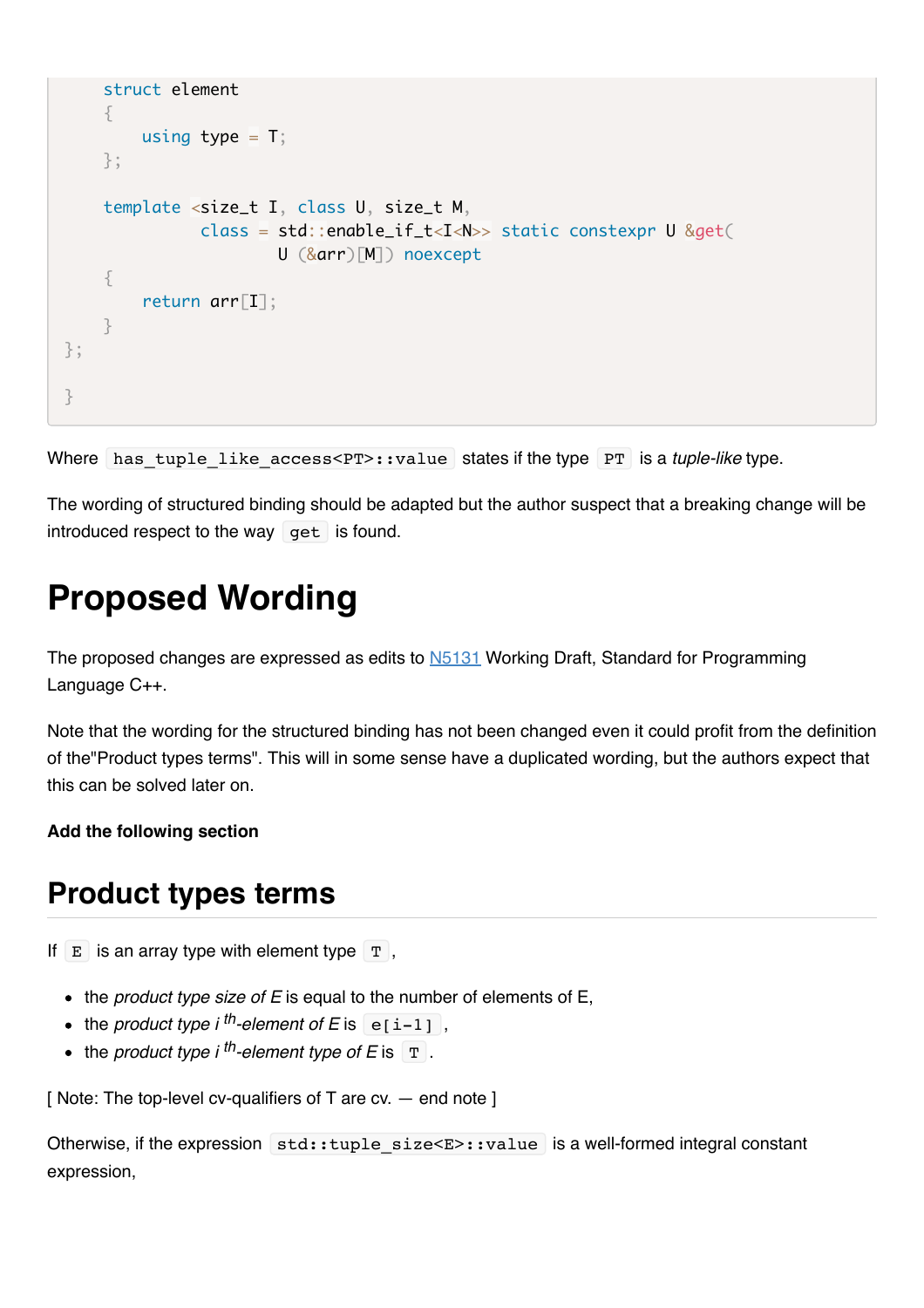• the *product type size of E* is equal to std::tuple size<E>::value,

If the expression std::tuple\_element< $E>$ ::type is a well-formed type

• the *product type i* <sup>th</sup>-element type of E is this type.

The unqualified-id get is looked up in the scope of  $E$  by class member access lookup (3.4.5), and if that finds at least one declaration, the initializer is  $\begin{bmatrix} e \cdot \text{get} < i < -1 \end{bmatrix}$ . Otherwise, the initializer is  $qet\leq i - 1$  (e), where get is looked up in the associated namespaces (3.4.2). In either case,  $qet\langle i \rangle = 1$  is interpreted as a template-id. [Note: Ordinary unqualified lookup (3.4.1) is not performed. — end note ]

 $\bullet$  the *product type i* <sup>th</sup>-element of E is this initializer

Otherwise, all of  $E$  's non-static data members shall be public direct members of  $E$  or of the same unambiguous public base class of  $E$ ,  $E$  shall not have an anonymous union member. The i th nonstatic data member of  $E$  in declaration order is designated by  $m$  .

- the *product type size of E* is equal to the number of non-static data members of E.
- $\bullet$  the *product type i*<sup>th</sup>-element of E is this  $\epsilon$ .mi,
- the *product type i* <sup>th</sup>-element type of E is the declared type of that  $\mathbb{E}$ :  $\text{mi}$ .

Otherwise the terms are undefined.

If any of the previous terms is not defined the others are not defined.

#### **Add a new <product\_type> file in 17.6.1.2 Headers [headers] Table 14**

\*\*Add the following section in [N4617](http://www.open-std.org/jtc1/sc22/wg21/docs/papers/2016/n4617.pdf) \*\*

## **Product type object**

#### **Product type synopsis**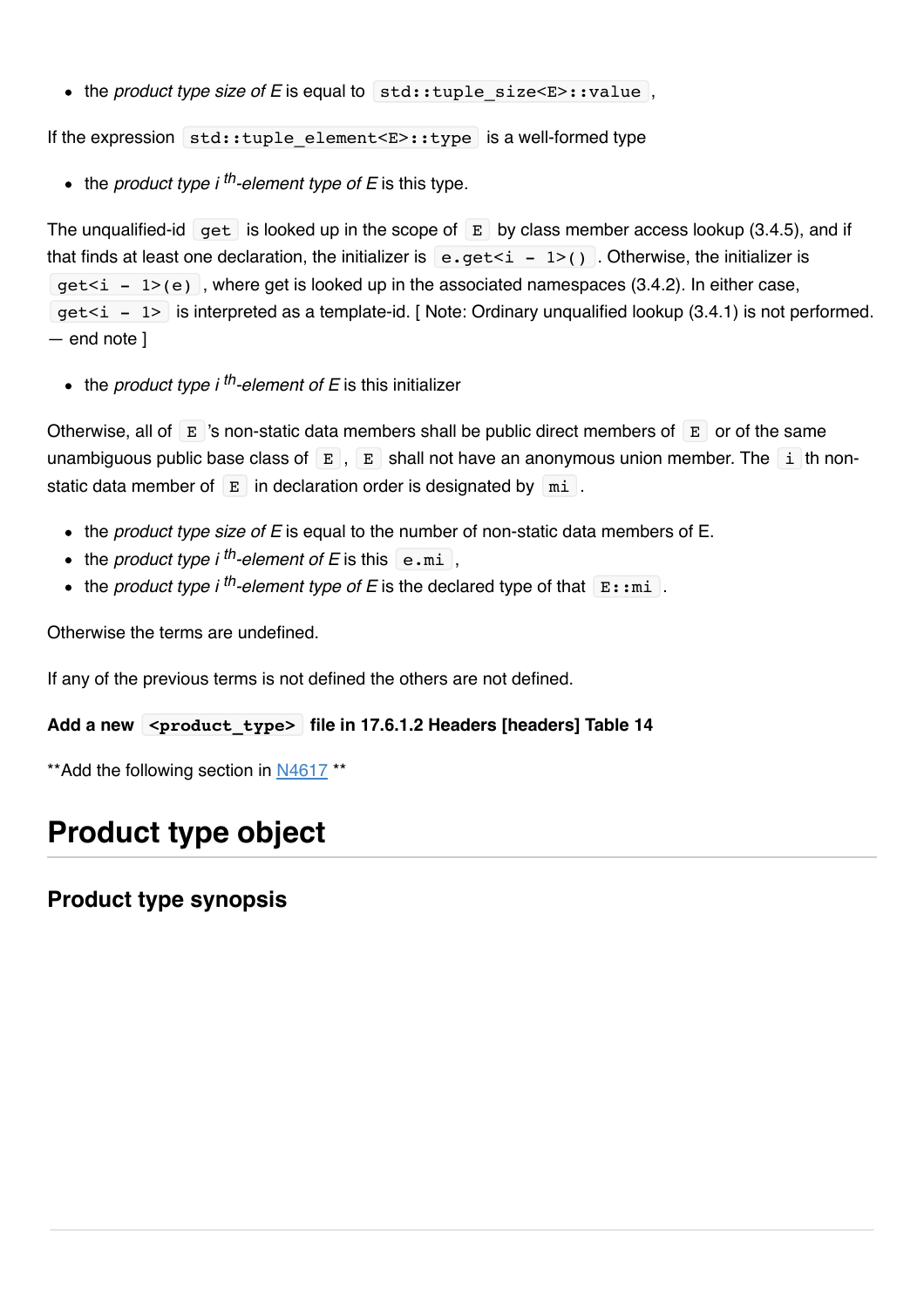```
namespace std {
     template <class PT>
         struct is_product_type;
     template <class T>
         constexpr bool is_product_type_v = is_product_type<T>::value;
namespace product_type {
     template <class PT>
         struct size;
     template <size_t N, class PT>
         constexpr auto get(PT&& pt);
     template <size_t N, class PT>
         struct element;
}}
```
#### **Template Class is\_product\_type**

This trait is  $\pm \text{true}$  type if the type  $\pm \text{true}$  is a product type.

#### **Template Class product\_type::size**

```
template <class PT>
struct size: integral_constant<size_t, `see below`> {};
```
*Remark: if product type size* PT is defined, the value of the integral constant is *product type size* PT . Otherwise the trait is undefined.

*Note*: In order to implement this trait library it would be required that the compiler provides some builtin as e.g. builtin pt size(PT) that implements *product type size* PT.

#### **Template Class product\_type::element**

```
template <size_t N, class PT>
struct element {
    using type = `see below`
};
```
*Remark*: if  $\vert 0 \vert \le N$  and  $\vert N \vert \le P$  product type::size \calue and *product type N<sup>th</sup>-element type of PT* is defined the nested alias  $\overline{t}$  type is *product type N<sup>th</sup>-element type of PT*. Otherwise it is undefined.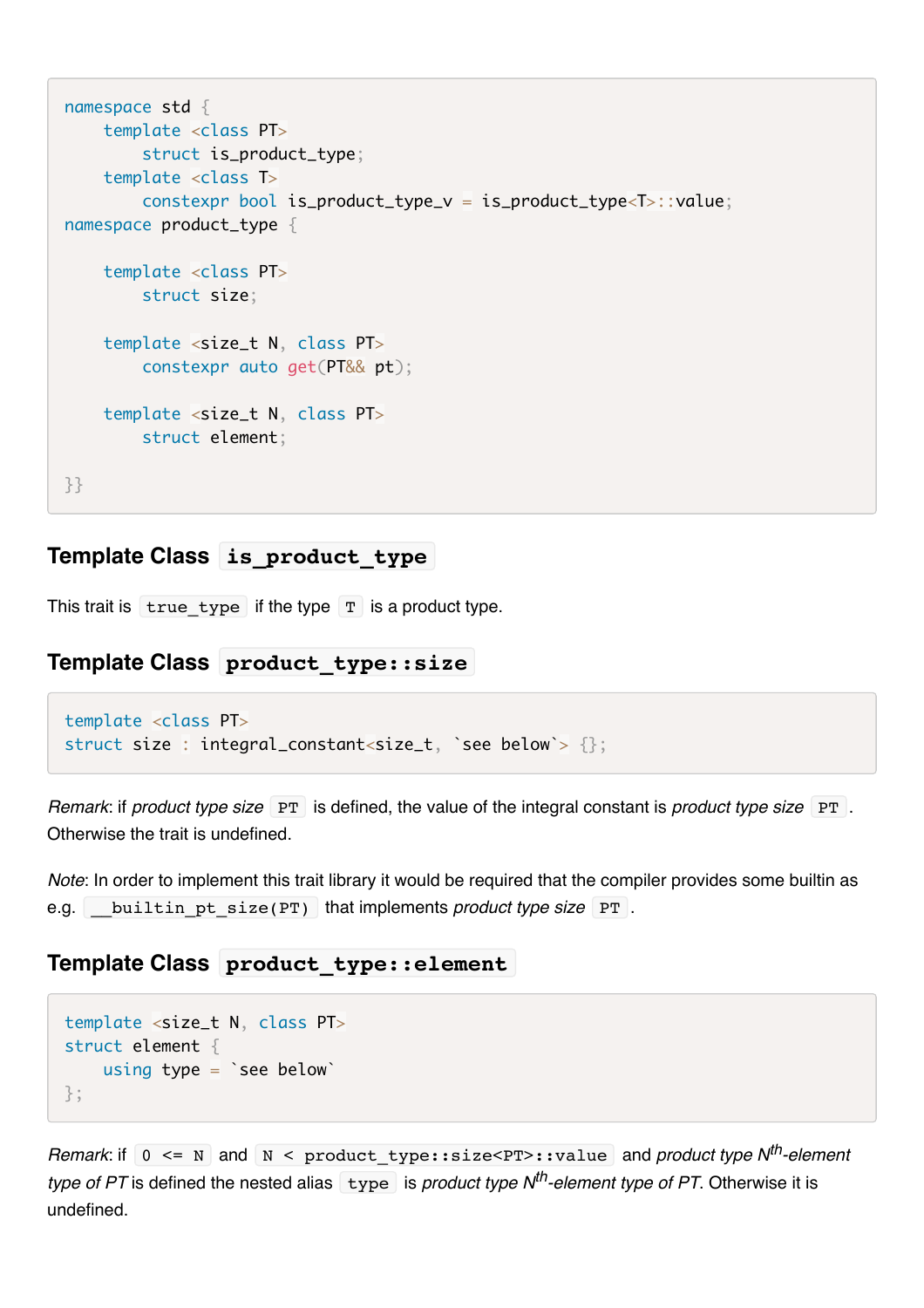*Note*: In order to implement this trait library it would be required that the compiler provides some builtin as e.g. builtin pt element type(N, PT) that implements *product type element type* N, PT.

#### **Function Template product\_type::get**

```
template <size_t N, class PT>
constexpr auto get(PT && pt);
```
*Returns*: the \*product type  $N$  th-element\* of pt.

```
Remark: This operation would not be defined if \vert 0 \rangle N and
 N >= product_type::size<PT>::value or product type Nth-element of pt is undefined.
```
*Note*: In order to implement this function library it would be required that the compiler provides some builtin as e.g. builtin pt get(N, pt) that implements *product type Nth-element* of pt.

## **Implementability**

This is not just a library proposal as the behavior depends on Structured binding [P0217R3.](http://www.open-std.org/jtc1/sc22/wg21/docs/papers/2016/p0217r3.html) There is no implementation as of the date of the whole proposal paper, however there is a non conforming implementation  $PT$  impl for the parts that don't depend on the core language emulating the cases 1 and 2. The emulation doesn't conforms completely to the case 2 as it is using ordinary unqualified lookup (3.4.1) and should use lookup in the associated namespaces (3.4.2).

# **Open Questions**

The authors would like to have an answer to the following points if there is any interest at all in this proposal:

- Do we want this for the IS or a TS?
- Do we want the interface inside a namespace product type ?
- Do we want the std::product type::size / std::product type::get functions?
- Do we want the std::product type::size / std::product type::element traits?
- Do we want the pt size / pt get operators in a future proposal?
- Do we want the product type customization point in addition to the tuple-like one in a future revision?

## **Acknowledgments**

Thanks to the LEWG Toronto participants on the review of the previous revision and for agreeing to move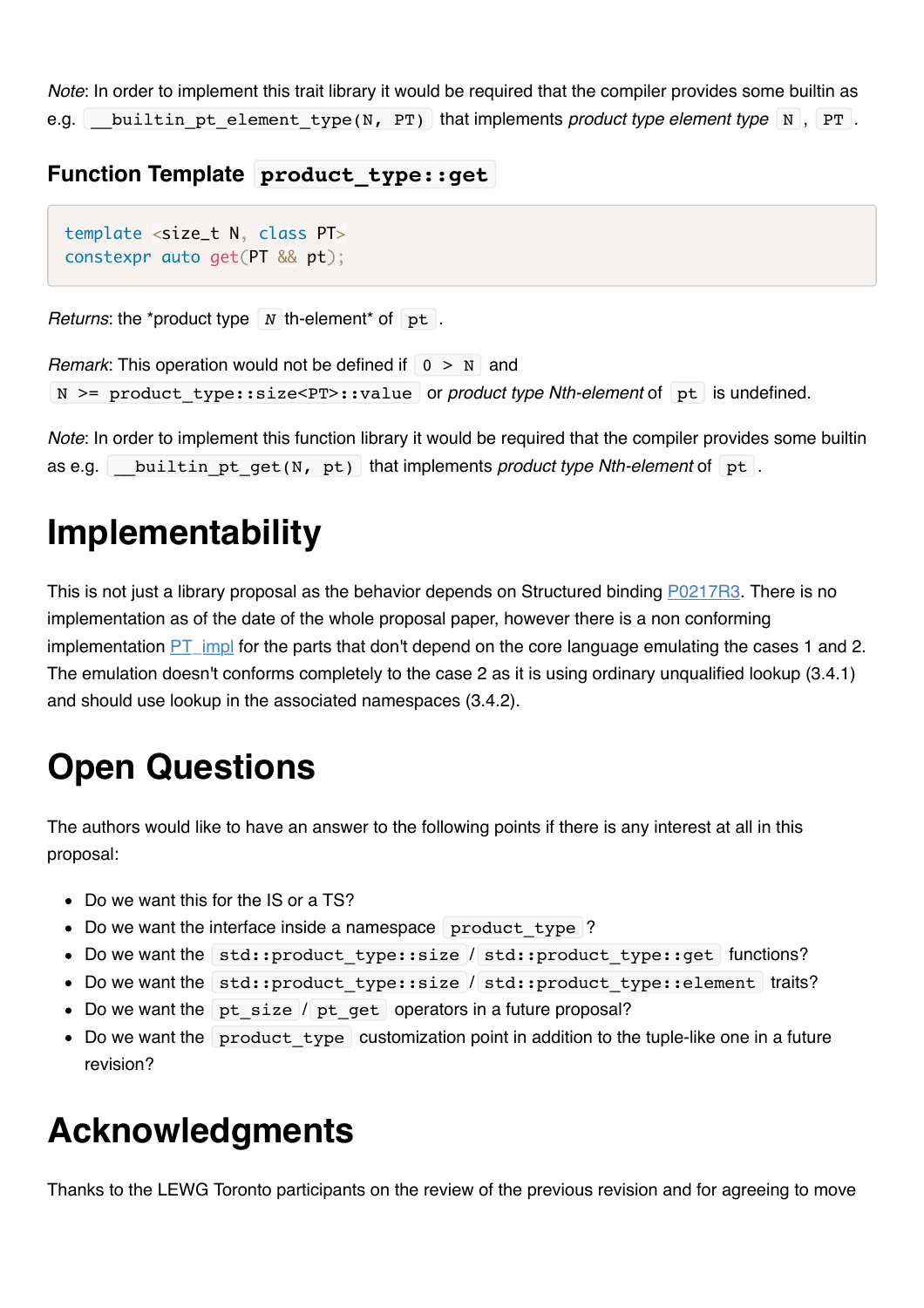this paper to the LEWG.

Thanks to Jens Maurer, Matthew Woehlke and Tony Van Eerd for their comments in private discussion about structured binding and product types.

Thanks to all those that have commented the idea of a tuple-like generation on the std-proposals ML better helping to identify the constraints, in particular to J. "Nicol Bolas" McKesson, Matthew Woehlke and Tim "T.C." Song.

Thanks to David Sankel for revising the R0 and presenting R1.

Special thanks and recognition goes to Technical Center of Nokia - Lannion for supporting in part the production of this proposal.

## **History**

## **R3**

Take in account the feedback from Toronto meeting. Next follows the direction of the committee:

- Don't even suggest any change to structured binding wording.
- Consider the possibility to have product type customization points using traits in the rationale. No wording provided.

### **R2**

Take in account the feedback from Kona meeting. Next follows the direction of the committee:

- Split the document into 3 documents
	- Product Type Access
	- Adaptation of current tuple-like algorithms to *ProductType*
	- More *ProductType* algorithms
- See if *ProductType* implementation for the types supporting structured binding can be generated using the Reflection TS [P0194R3](http://www.open-std.org/jtc1/sc22/wg21/docs/papers/2017/p0194r3.html) interface.

This document describes the Product Type Access interface and shows that even if we can generate the implementation for some of the types, we are unable to generate the whole interface (or at least the authors don't know how todo it).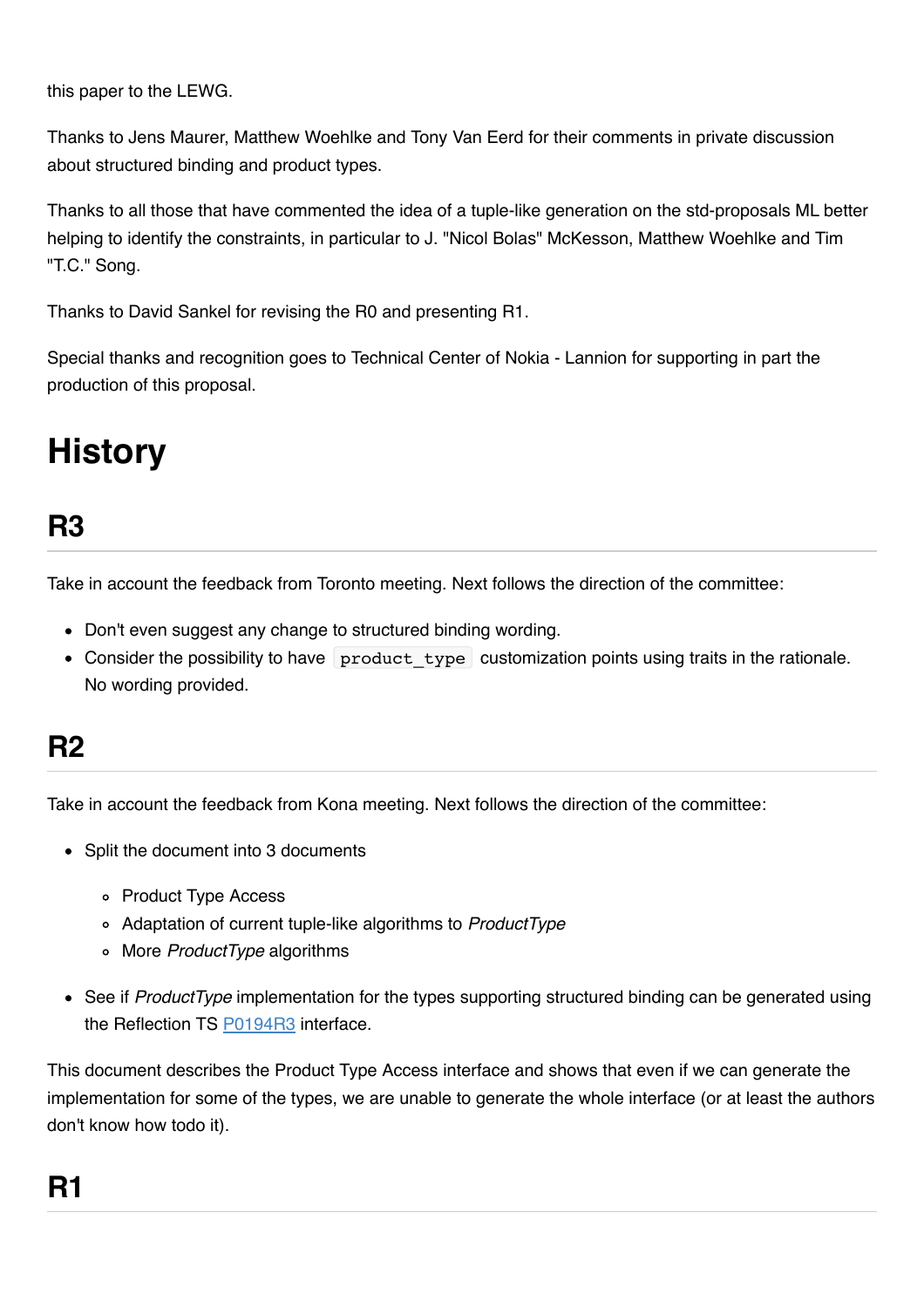- Adaptation to the adopted structured binding paper [P0217R3.](http://www.open-std.org/jtc1/sc22/wg21/docs/papers/2016/p0217r3.html)
- Addition of algorithms working on *Product-Types*.
- Adaptation of <tuple> , <utility> and <array> to *Product-Types*.

## **References**

**[Boost.Fusion](http://www.boost.org/doc/libs/1_60_0/libs/fusion/doc/html/index.html) Boost.Fusion 2.2 library** 

http://www.boost.org/doc/libs/1600/libs/fusion/doc/html/index.html

• [Boost.Hana](http://boostorg.github.io/hana/index.html) Boost.Hana library

http://boostorg.github.io/hana/index.html

• [N1691](http://www.open-std.org/jtc1/sc22/wg21/docs/papers/2004/n1691.html) Explicit Namespaces

http://www.open-std.org/jtc1/sc22/wg21/docs/papers/2004/n1691.html

• [N4381](http://www.open-std.org/jtc1/sc22/wg21/docs/papers/2015/n4381.html) Suggested Design for Customization Points

http://www.open-std.org/jtc1/sc22/wg21/docs/papers/2015/n4381.html

• [N4387](http://www.open-std.org/jtc1/sc22/wg21/docs/papers/2015/n4387.html) Improving pair and tuple, revision 3

http://www.open-std.org/jtc1/sc22/wg21/docs/papers/2015/n4387.html

•  $N4475$  Default comparisons (R2)

http://www.open-std.org/jtc1/sc22/wg21/docs/papers/2015/n4475.pdf

- [N4617](http://www.open-std.org/jtc1/sc22/wg21/docs/papers/2016/n4617.pdf) N4617 Working Draft, C++ Extensions for Library Fundamentals, Version 2 DTS http://www.open-std.org/jtc1/sc22/wg21/docs/papers/2016/n4617.pdf
- [N5131](http://www.open-std.org/jtc1/sc22/wg21/docs/papers/2015/n5131.pdf) Working Draft, Standard for Programming Language C++ http://www.open-std.org/jtc1/sc22/wg21/docs/papers/2015/n5131.pdf
- [P0017R1](http://www.open-std.org/jtc1/sc22/wg21/docs/papers/2015/p0017r1.html) Extension to aggregate initialization http://www.open-std.org/jtc1/sc22/wg21/docs/papers/2015/p0017r1.html
- [P0091R1](http://www.open-std.org/jtc1/sc22/wg21/docs/papers/2016/p0091r1.html) Template argument deduction for class templates (Rev. 4) http://www.open-std.org/jtc1/sc22/wg21/docs/papers/2016/p0091r1.html
- **P0095R1** Pattern Matching and Language Variants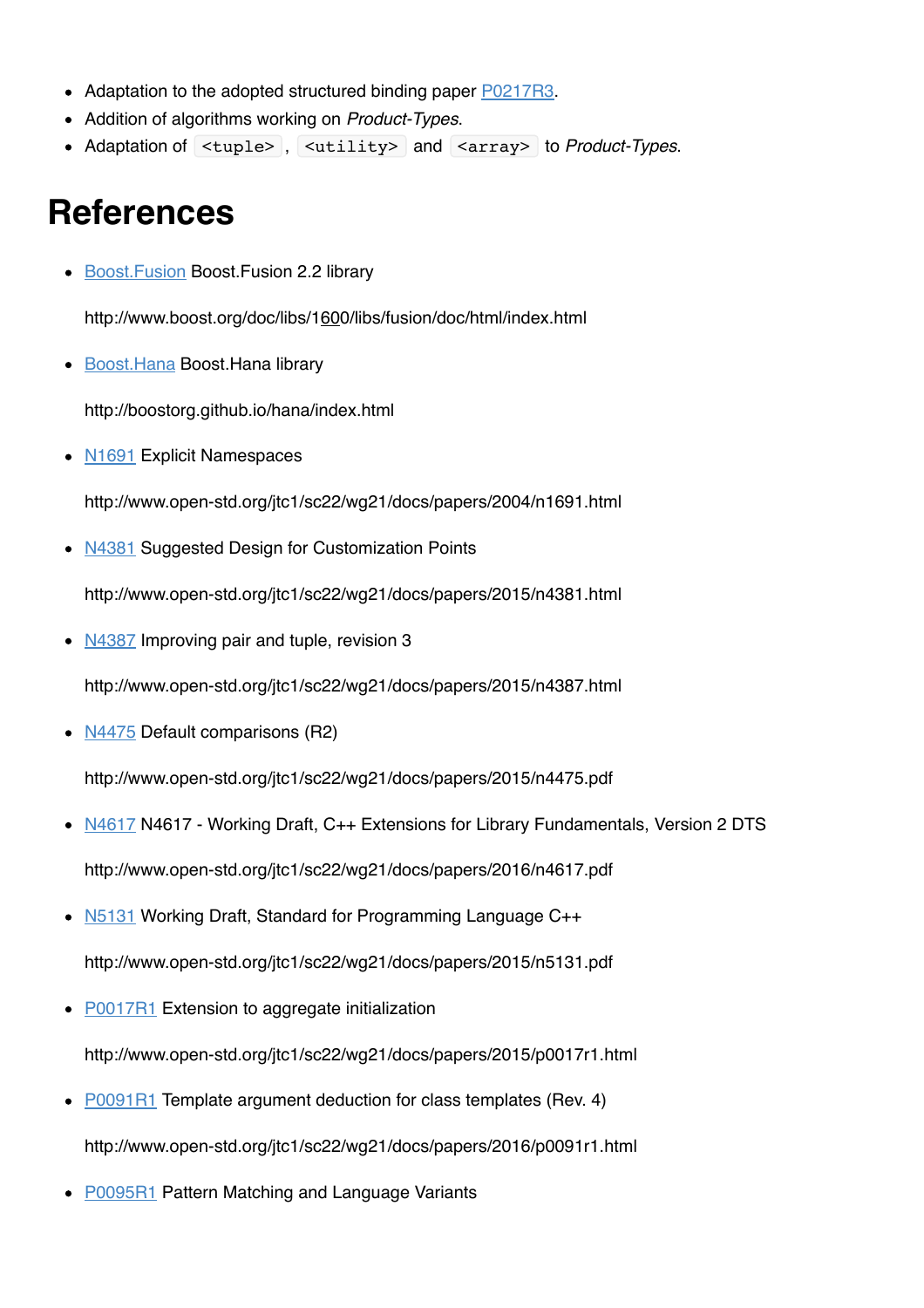http://www.open-std.org/jtc1/sc22/wg21/docs/papers/2016/p0095r1.pdf

• [P0144R2](http://www.open-std.org/jtc1/sc22/wg21/docs/papers/2016/p0144r2.pdf) Structured Bindings

http://www.open-std.org/jtc1/sc22/wg21/docs/papers/2016/p0144r2.pdf

• [P0197R0](http://www.open-std.org/jtc1/sc22/wg21/docs/papers/2015/p0197r0.pdf) Default Tuple-like Access

http://www.open-std.org/jtc1/sc22/wg21/docs/papers/2015/p0197r0.pdf

- [P0217R1](http://www.open-std.org/jtc1/sc22/wg21/docs/papers/2016/p0217r1.html) Proposed wording for structured bindings http://www.open-std.org/jtc1/sc22/wg21/docs/papers/2016/p0217r1.html
- **P0217R3** Proposed wording for structured bindings http://www.open-std.org/jtc1/sc22/wg21/docs/papers/2016/p0217r3.html
- [P0221R2](http://www.open-std.org/jtc1/sc22/wg21/docs/papers/2015/p0221r2.html) Proposed wording for default comparisons http://www.open-std.org/jtc1/sc22/wg21/docs/papers/2015/P0221R1.html
- [P0311R0](http://www.open-std.org/jtc1/sc22/wg21/docs/papers/2016/p0311r0.html) A Unified Vision for Manipulating Tuple-like Objects http://www.open-std.org/jtc1/sc22/wg21/docs/papers/2016/p0311r0.html
- [P0326R0](http://www.open-std.org/jtc1/sc22/wg21/docs/papers/2016/p0326r0.pdf) Structured binding: alternative design for customization points http://www.open-std.org/jtc1/sc22/wg21/docs/papers/2016/p0326r0.pdf
- **P0327R1** Product Type Access (Revision 1)

http://www.open-std.org/jtc1/sc22/wg21/docs/papers/2016/p0327r1.pdf

- [P0327R2](http://www.open-std.org/jtc1/sc22/wg21/docs/papers/2017/p0327r2.pdf) Product Type Access (Revision 2) http://www.open-std.org/jtc1/sc22/wg21/docs/papers/2017/p0327r2.pdf
- [P0341R0](http://www.open-std.org/jtc1/sc22/wg21/docs/papers/2016/p0341r0.html) parameter packs outside of templates http://www.open-std.org/jtc1/sc22/wg21/docs/papers/2016/p0341r0.html
- **[PT\\_impl](https://github.com/viboes/std-make/tree/master/include/experimental/fundamental/v3/product_type) Product types access emulation and algorithms** https://github.com/viboes/std-make/tree/master/include/experimental/fundamental/v3/product\_type
- [P0194R3](http://www.open-std.org/jtc1/sc22/wg21/docs/papers/2017/p0194r3.html) Static reflection

http://www.open-std.org/jtc1/sc22/wg21/docs/papers/2017/p0194r3.html